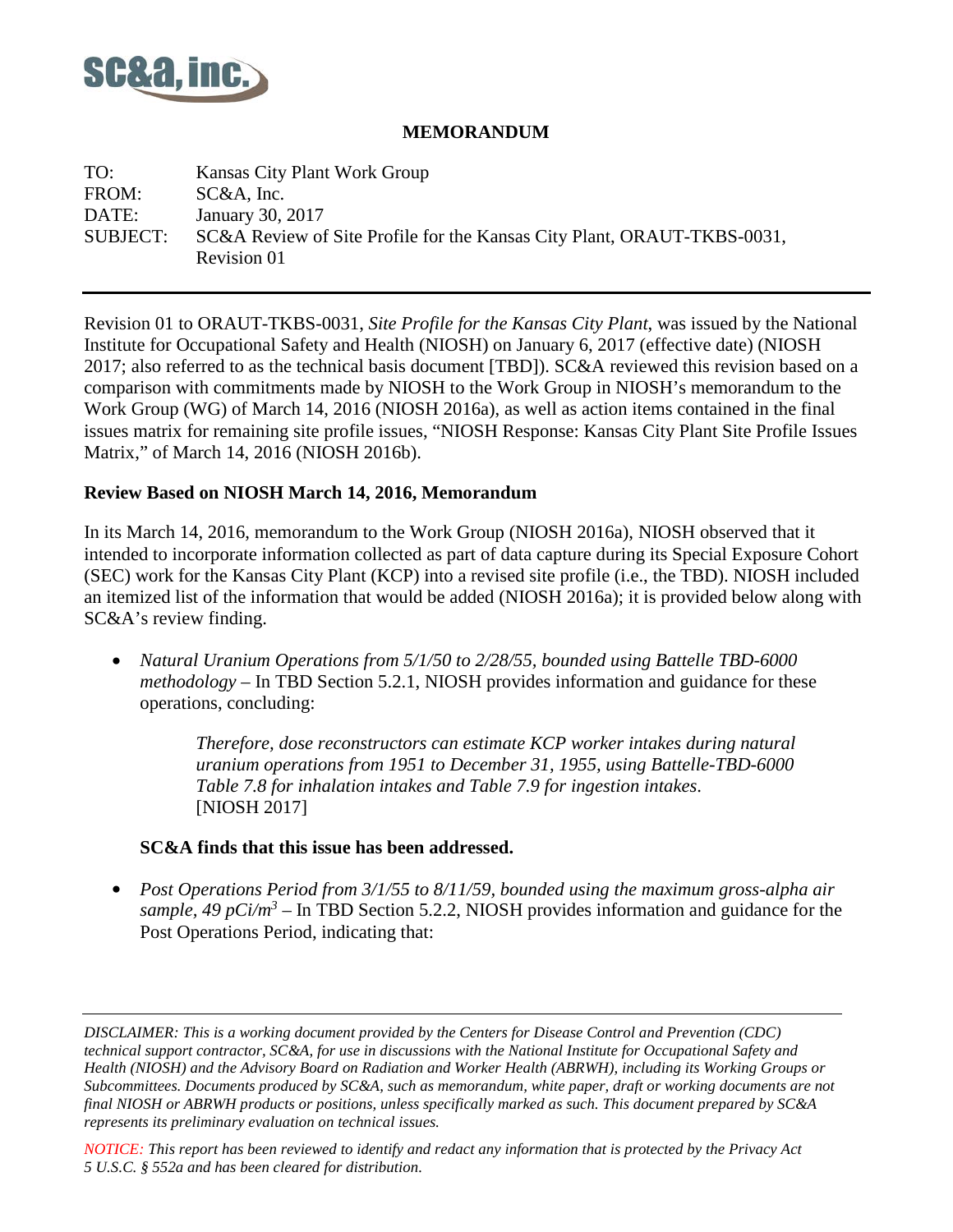*The best method for estimating internal exposure at KCP after natural uranium operations ceased in 1955 until the start of the KCP urinalysis program in 1959 is to use the maximum gross-alpha measured air sample (49 pCi/m3 ) from before the start of large-scale DU* [depleted uranium] *machining and assume that concentration remained constant during this postoperations period*. [NIOSH 2017]

## **SC&A finds that this issue has been addressed.**

- *Tritium Water Operations (tritium monitors) bounding scenario uses 400 ml bottle of tritiated water spilled over a work year and absorbed by a worker (6.66 mrem/year dose applied to all workers), and Nickel 63 Operations (no dose assigned) from 1/1/59 to 12/31/75* – In TBD Section 5.2.7.2, NIOSH provided information and guidance consistent with this commitment. **SC&A finds that this issue has been addressed.**
- *Magnesium Thorium Alloy Operations from 8/23/61 to 3/31/63 and from 8/28/70 to 12/31/77, bounded using administrative airborne limit of 3E-11 μCi/ml and OCAS-TIB009 ingestion rate. TBD-6000 methodology used for worker classes with less exposure potential than machine operators.* **However, SC&A finds that the period from 1963 to 1970 remains an issue for continued follow-up to ensure operations were, in fact, suspended.** –

In TBD Section 5.2.4, NIOSH provides guidance for these operational periods for magnesiumthorium (Mg-Th) alloy operations at KCP:

*To assess exposures from Mg-Th operations, the analysis assigned the engineering control limit of 3*  $\times$  *10-11*  $\mu$ *Ci/mL alpha as a constant distribution to estimate an exposure rate for identified Mg-Th workers (e.g., Mg-Th on the worker's medical card). In addition, the analysis used the method in Battelle-TBD-6000 (NIOSH 2011) to determine air concentrations for classes of workers that had less exposure potential or spent less time in the Mg-Th machining areas (Department 20 or the Model Shop, a.k.a. D-823 and D851) than the machine operators. The exposure rate to general laborers is half of the operator's exposure rate, and the exposure to supervisors is half that of general laborers. For all other worker types, such as those with primarily administrative and clerical duties and no reason to enter the restricted, radiological areas, the exposure rate is 10% of that for supervisors.* 

The TBD also applies the OCAS-TIB-009 (NIOSH 2004) ingestion rate to estimate internal doses. **SC&A finds that this issue has been addressed.** 

• *Post Operations Period from 1/1/78 to 5/31/84, bounded using maximum surface contamination from DU and D&D* [decontamination and decommissioning] *operations, and ORAUT-OTIB-0070* – In TBD Section 5.2.3, NIOSH provides information and guidance for the postoperations period (albeit for 1972–1984), noting that: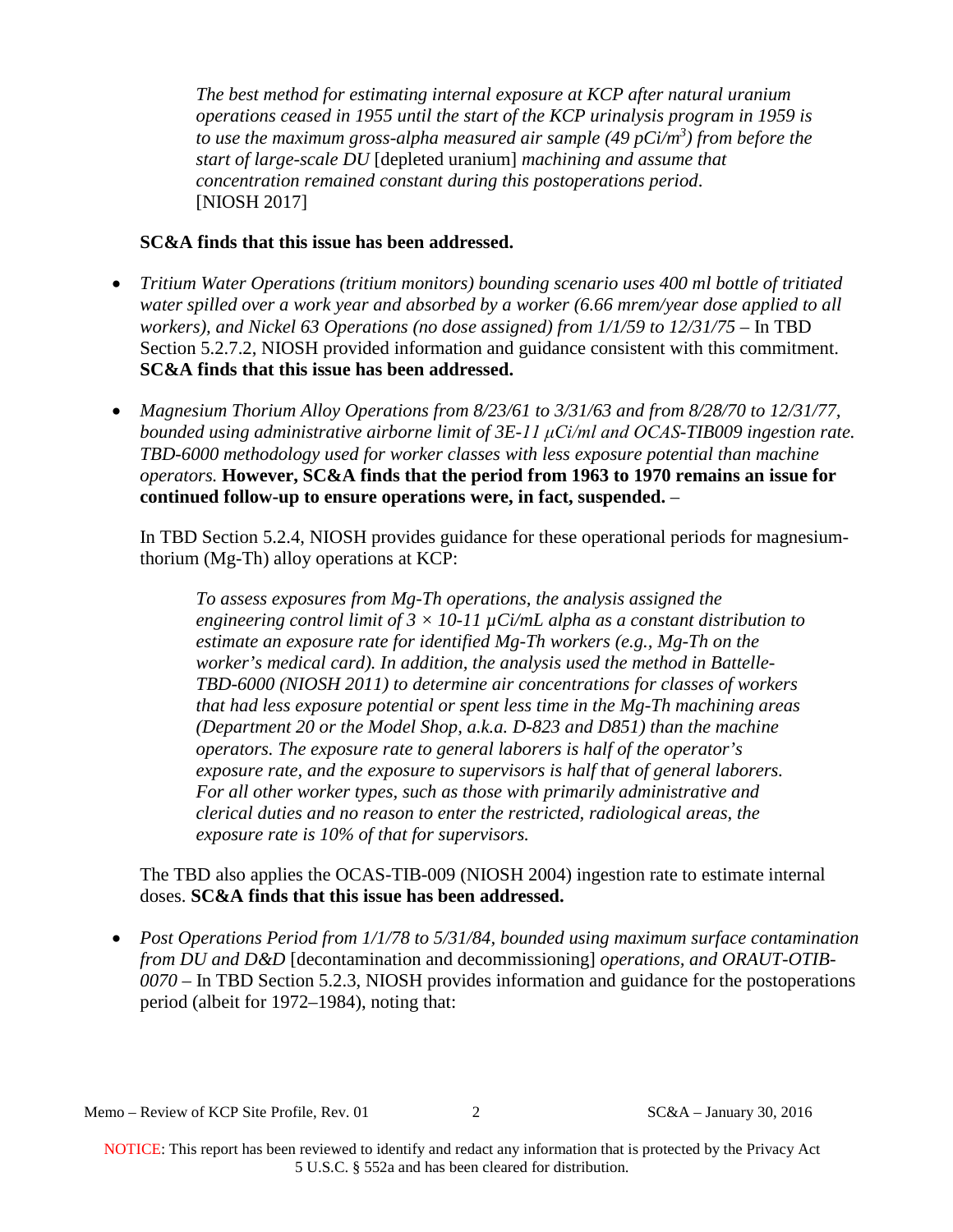*The maximum measured surface contamination survey during DU operations provided the basis to model a starting point air concentration for this period*. [NIOSH 2017]

### **SC&A finds that this issue has been addressed.**

- *Organically Bound Tritium Operations (hi-lo switch plates) from 1/1/63 to 12/31/68, bounded using maximum surface contamination transferred to skin and absorbed; 1.77 mrem/year dose applied to all workers* – In TBD Section 5.2.7.1, NIOSH provided information and guidance consistent with this commitment. **SC&A finds that this issue has been addressed.**
- *D&D from 6/1/84 through 9/3/86 bounded using Rockwell dosimetry data* In TBD Section 5.2.9, NIOSH provides information and guidance regarding the D&D operations that took place in the mid-1980s at KCP. NIOSH notes in the site profile that

[The Rockwell] *report states no personnel received radiation exposure and no internal deposition of radioactive material occurred as a result of the decontamination of the classified waste and machining areas (Rockwell 1985)*. [NIOSH 2017]

The TBD provides for an alpha inhalation rate of 6.76 pCi/day and an ingestion intake rate of 0.135 pCi/day, based on "*the air sample control level of*  $1 \times 10^{-12} \mu$ *Ci/mL, a breathing rate 1.2 m3 /hr, and a period of 2,000 hr/yr*" (NIOSH 2017). **SC&A finds that this issue has been addressed.**

• *NIOSH and the WG evaluated operations associated with routine rad waste handling, rad-area maintenance, housekeeping and decontamination, and agreed to bound doses to all unmonitored personnel performing this work using the TBD's DU coworker model.* – In TBD Section 5.2.5, NIOSH provides background information and guidance for these routine operations, directing that:

> *To assign doses to unmonitored personnel doing this work, dose reconstructors should use the guidance in Section 5.1.4* [Unmonitored Workers] *and assigning them to exposure category 2 (i.e., workers with occasional exposure)*. [NIOSH 2017]

# **SC&A finds that this issue has been addressed.**

The March 14, 2016, NIOSH memo also noted that:

*NIOSH determined, and the WG agreed, that KCP accurately transferred dosimetry information from raw exposure records into an electronic format. Therefore, the electronic database used by NIOSH to develop a coworker model presented in the TBD is sufficiently accurate.* [NIOSH 2016a]

SC&A review the revised site profile, ORAUT-TKBS-0031, Revision 01, and found that each specific operation and corresponding exposure bounding method has been incorporated as stated. It should be

| Memo – Review of KCP Site Profile, Rev. 01 | $SC&A$ – January 30, 2016 |
|--------------------------------------------|---------------------------|
|--------------------------------------------|---------------------------|

NOTICE: This report has been reviewed to identify and redact any information that is protected by the Privacy Act 5 U.S.C. § 552a and has been cleared for distribution.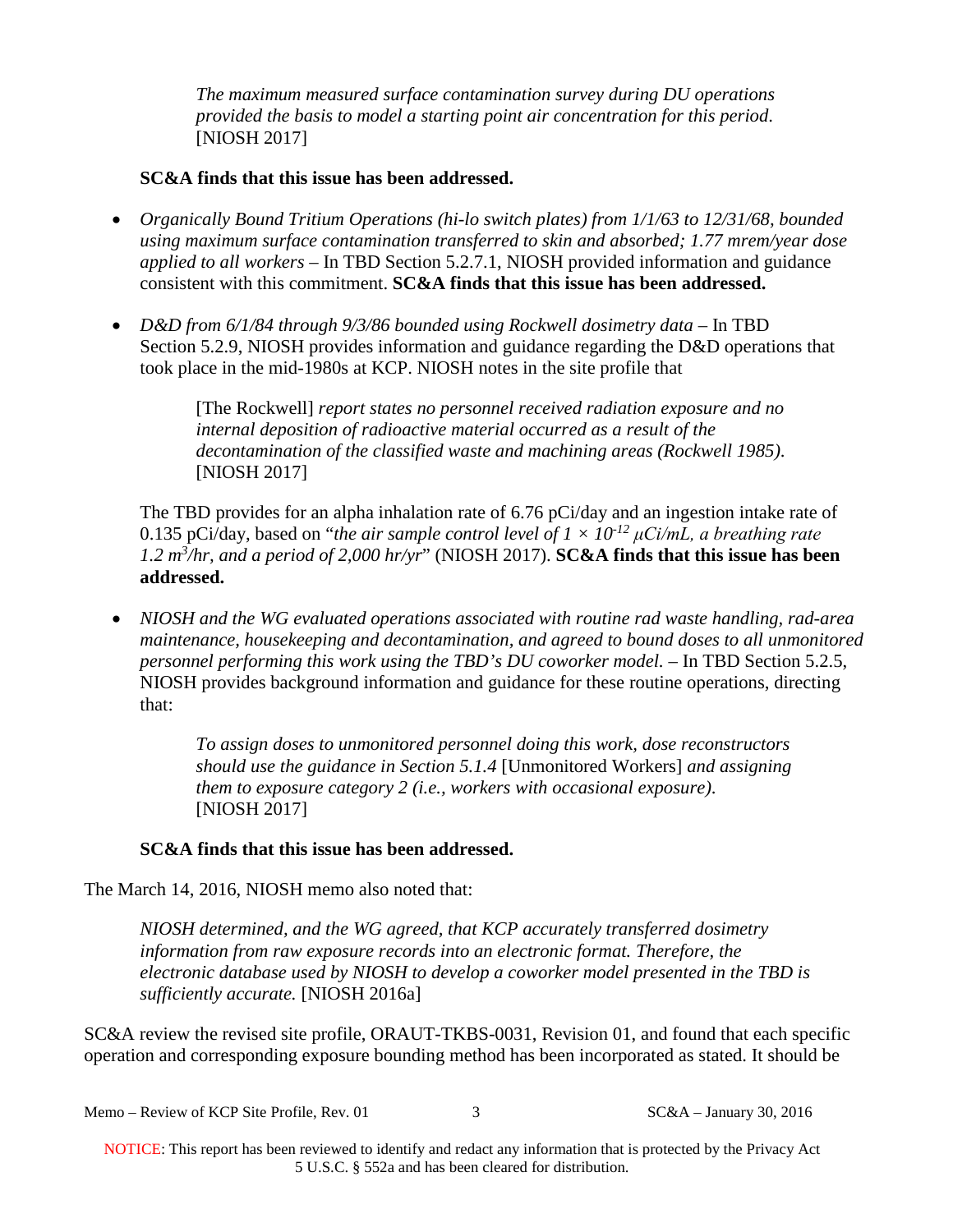noted that for Mg-Th operations, NIOSH will carry a commitment forward for "*the period from 1963- 1970 [which will] remain an issue for continued follow-up to ensure operations were in fact suspended*" (NIOSH 2016a). This commitment reflects the Work Group's concern that while there is no evidence of continued Mg-Th operations, there is also no clear operational documentation regarding the cessation of those operations for that period of time.

## **Review Based on Site Profile Issues Matrix**

SC&A also reviewed the revised site profile against the actions cited in the last KCP site profile issues matrix (NIOSH 2016b). The following is SC&A's review for each TBD action item in the issues matrix.

**SEC2: Worker Location, Job Category, and Coworker Model** – In the revised TBD, Section 5.1.4 provides guidance for different categories of workers for DU intakes. Sections 5.2.1–5.2.9 provide guidance for different categories of workers and time periods for other radionuclide intakes. Attachment B provides external coworker assignment guidelines. **SC&A finds that this issue has been addressed.**

**SEC3: Chronic vs. Acute** – The revised TBD states in Section 5.1, page 27: "*A chronic exposure pattern best approximates the true exposure conditions for most workers with a potential for intakes. In addition, a chronic exposure pattern approximates a series of acute intakes, which makes it appropriate when there is no specific information for a given individual.*" This is in accordance with Battelle-TBD-6000, Revision 1. **SC&A finds that this issue has been addressed.**

**SEC10: Non-penetrating Dose –** Section 6.4.1, page 47, of the revised TBD addresses SC&A's concerns with the use of recorded dose units. **SC&A finds that this issue has been addressed.**

**SP1: AMAD –** The NIOSH response of May 28, 2015, given in the issues matrix (NIOSH 2014b) states:

*In ICRP* [International Commission on Radiological Protection] *modeling, with no sitespecific data on particle size distribution, the default value for AMAD is 5 µm. The site profile currently has a detailed specification for the uranium oxide used in the 1959 - 1971 DU campaign (Specification Control No. 4542260-00 SRDB 14693). The specifications from this document will be used (AMAD, density, solubility type, etc.) for this period for uranium work. All bioassay is affected, so dose reconstruction methodology and the coworker study will be reassessed. For other time periods and radionuclides, the default AMAD of 5 µm will be used. Site profile sections affected: Sections 5.1.3 and 5.1.4.* 

The revised TBD also includes the following guidance:

*KCP had substantial quantities of UO2 on the site at various times. Order number ICO-020757 (Bendix 1962) shows that UO2 was ordered in 10,000-lb lots. The relevant specifications from Specification Control No. 4542260-00 (Allied-Signal 1998) were that the minimum density should be no less than 10.8 g/cm3 , the surface area of the powder should be no greater than 1.1 m2 /g, at least 97% by weight of the material should be less than 10 µm in diameter, and 100% by weight should be less than 15 µm in diameter.*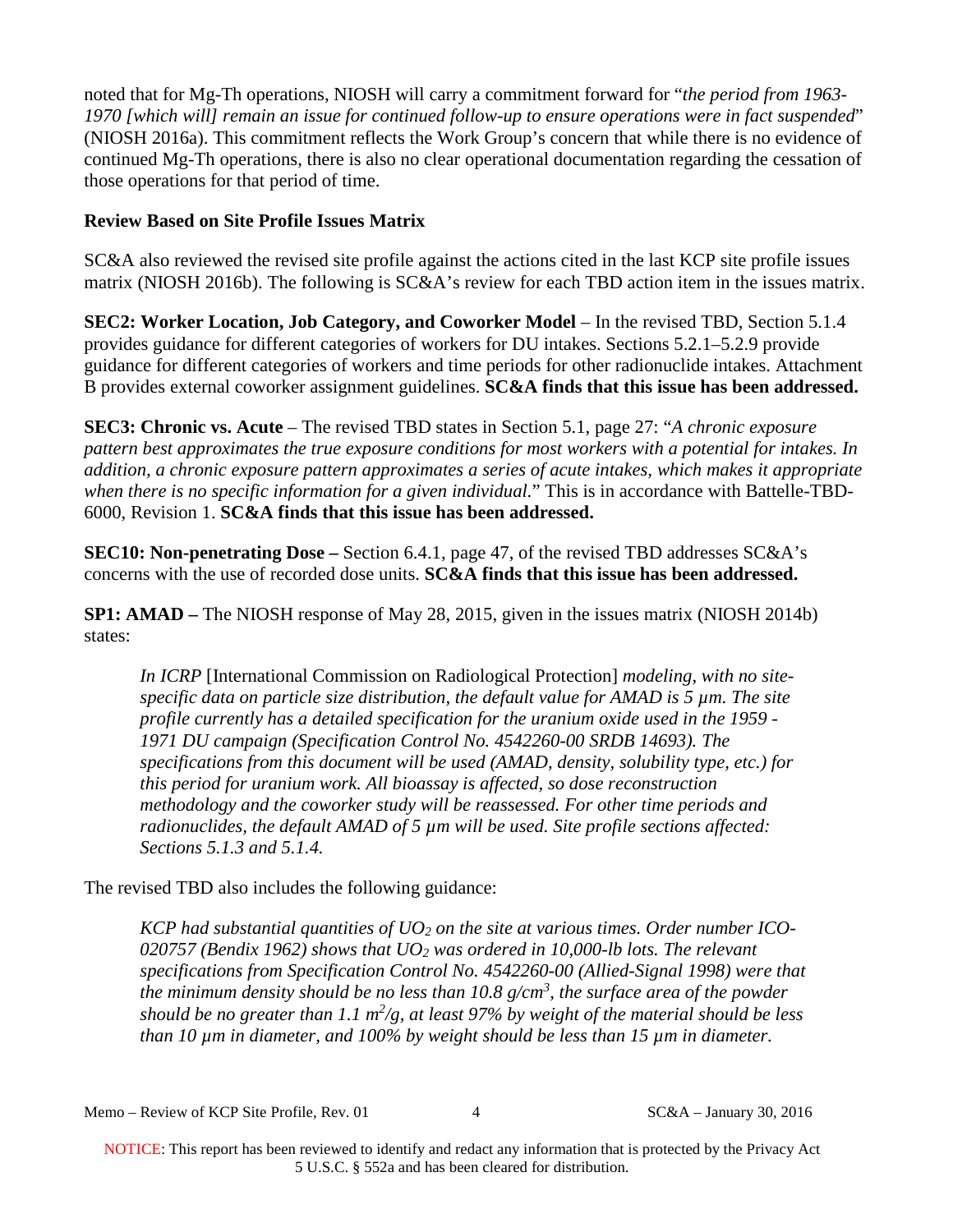*These specifications are consistent with a powder having an activity median aerodynamic diameter (AMAD) of 1.175 µm and a Sigma-G of 2.48.* 

*In fitting bioassay data, dose reconstructors may wish to start with a 1-µm AMAD, a GSD of 2.5, a density of 10.97 g/cm3 , a lung solubility Type S, and f1 of 0.002 (ICRP* [1994]*). However, it is not known what impact processes at KCP had on the particle size of uranium. Use of the default 5-μm AMAD particle size is also acceptable unless it is known that the intake was of unaltered UO2 powder. When using the 5-μm AMAD particle size and other default parameters, dose reconstructors should evaluate solubility types M and S and apply the higest* [sic] *dose.* 

SC&A finds that the application of these detailed specifications for uranium oxide during the operational period in question, combined with above specific guidance, satisfies the original concern. **SC&A finds that this issue has been addressed.**

**SP3: Bioassay Data –** This issue was resolved by the revised coworker data and validation and verification per page 19 of the revised TBD. **SC&A finds that this issue has been addressed.**

**SP5: Admin Codes** – Job titles and categories are included in the revised TBD, i.e., Tables 5-6 and 5-7, page 34, and Table 5-8, pages 35–37. **SC&A finds that this issue has been addressed.**

**SP20: Photon Calib.** – The revised TBD provides coworker shallow doses in Table B-2, pages 76–77, and recommends the use of the complete list of dose conversion factors in OCAS-IG-001, Revision 3, *External Dose Reconstruction Implementation Guideline* (NIOSH 2007), instead of the abbreviated list in Table 21 of the previous TBD. Opened window readings are to be assigned as <30 keV photons. **SC&A finds that this issue has been addressed.**

**SP13: Mg-Th Alloy operations** – The revised TBD provides information on this issue in Section 2.2.2, page 13, and inhalation and ingestion intake rates by job category and time periods in Tables 5-9 through 5-14 (pages 37–39). **SC&A finds that this issue has been addressed.**

# **Conclusion**

SC&A finds that the remaining site profile issues for Kansas City Plant have been resolved in Revision 01 to ORAUT-TKBS-0031 and recommends to the Work Group that these issues be closed (albeit continued scrutiny of the 1963–1970 operational period for evidence of Mg-Th operations should continue as agreed during Work Group discussions).

### **References**

Allied-Signal 1998. *Uranium Dioxide Powder (U)*, 4562260-00, Issue H, Kansas City Plant, Kansas City, Missouri, October. [SRDB Ref. ID 14693]

Bendix 1962. Purchase Order ICO-020757 to Union Carbide and Nuclear Corporation for 10,000 pounds of uranium-dioxide powder, Kansas City Plant, Kansas City, Missouri. July 19, 1962. [SRDB Ref. ID 14683]